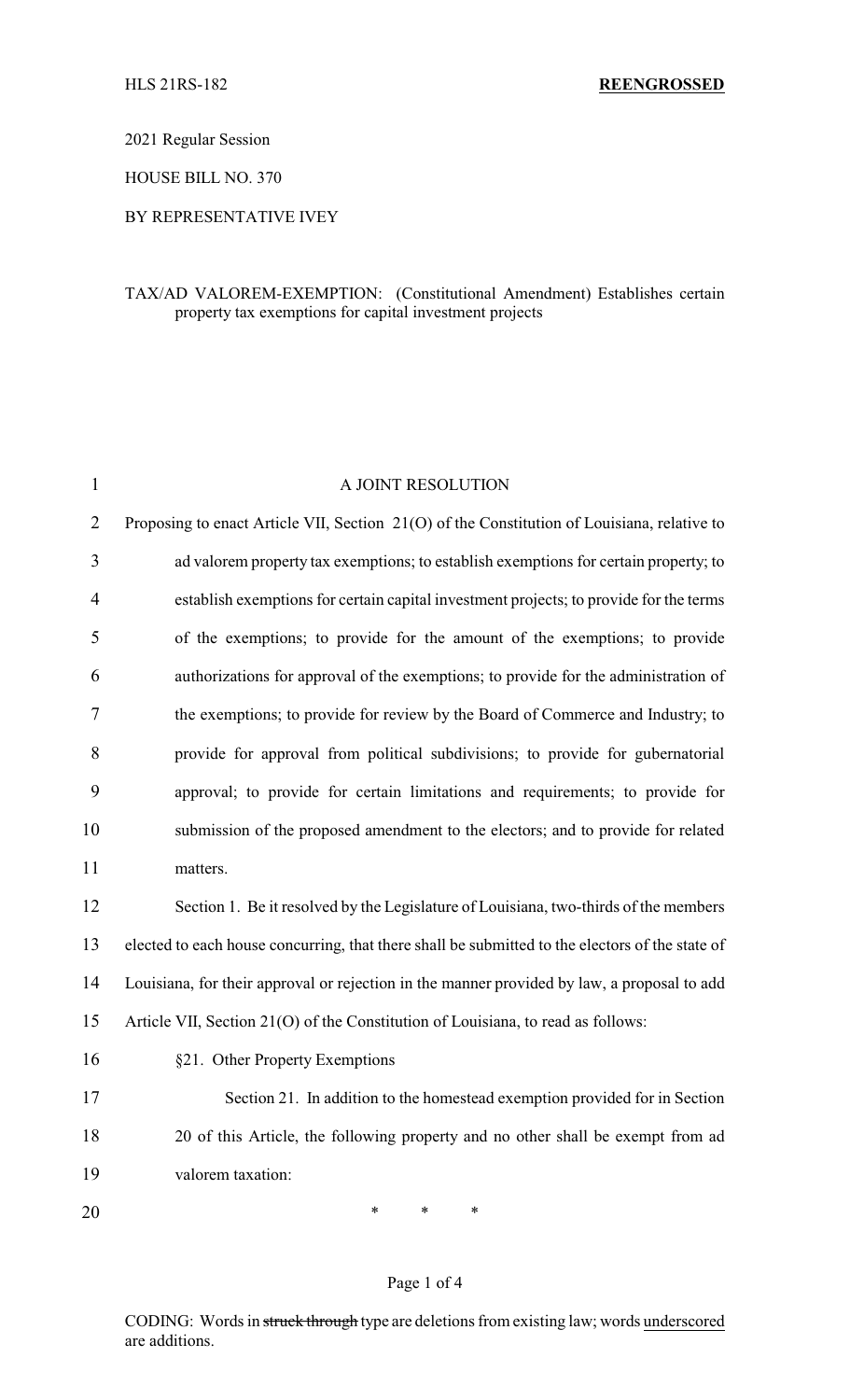| $\mathbf{1}$   | (O) Notwithstanding any contrary provision of this Section, there are hereby                  |
|----------------|-----------------------------------------------------------------------------------------------|
| $\overline{2}$ | authorized standard, local, and executive exemptions from ad valorem property taxes           |
| 3              | for capital investment projects as follows:                                                   |
| 4              | (1) The standard exemption shall be for a term of eight calendar years and                    |
| 5              | shall exempt eighty percent of the ad valorem property taxes of the capital                   |
| 6              | investment project. The standard exemption shall be reviewed by the Board of                  |
| 7              | Commerce and Industry, or its successor as provided by law, and shall be subject to           |
| 8              | local approval as prescribed by law.                                                          |
| 9              | (2) The local exemption shall be for a term of no more than fifteen years and                 |
| 10             | may exempt up to one hundred percent of the property taxes of the capital investment          |
| 11             | project. The local exemption shall be subject to local approval as prescribed by law.         |
| 12             | (3) The executive exemption shall be for a term determined by the governor                    |
| 13             | and may exempt up to one hundred percent of the property taxes of the capital                 |
| 14             | investment project. The executive exemption shall require approval from the                   |
| 15             | governor and shall be subject to local approval as prescribed by law.                         |
| 16             | The enactment of a law to administer any exemption authorized in this<br>(4)                  |
| 17             | Paragraph shall require a favorable vote of two-thirds of the elected members of each         |
| 18             | house of the legislature.                                                                     |
| 19             | (5) Any entity eligible for the exemption provided for in Paragraph (F) of                    |
| 20             | this Section shall not be eligible for the exemption provided for in this Paragraph.          |
| 21             | *<br>*<br>*                                                                                   |
| 22             | Section 2. Be it further resolved that this proposed amendment shall be submitted             |
| 23             | to the electors of the state of Louisiana at the statewide election to be held on November 8, |
| 24             | 2022.                                                                                         |
| 25             | Section 3. Be it further resolved that on the official ballot to be used at the election,     |
| 26             | there shall be printed a proposition, upon which the electors of the state shall be permitted |
| 27             | to vote YES or NO, to amend the Constitution of Louisiana, which proposition shall read as    |
| 28             | follows:                                                                                      |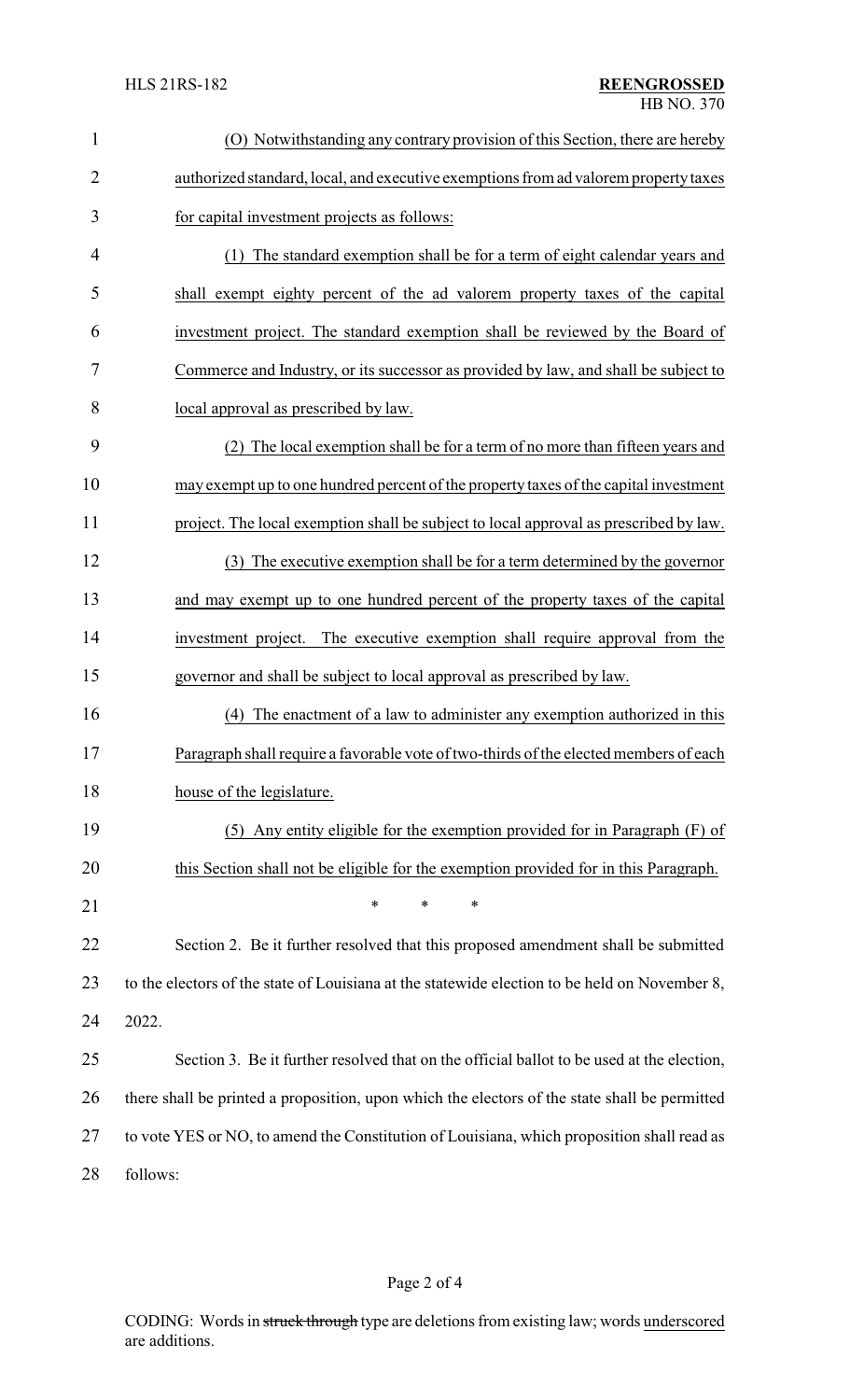|                | Do you support an amendment to authorize property tax exemptions for          |
|----------------|-------------------------------------------------------------------------------|
| 2              | capital investment projects, to provide for the approval, terms, and amounts  |
| 3              | of the exemptions, and to authorize the legislature to provide for the        |
| $\overline{4}$ | administration of the exemptions by law? (Adds Article VII, Section $21(0)$ ) |

# DIGEST

The digest printed below was prepared by House Legislative Services. It constitutes no part of the legislative instrument. The keyword, one-liner, abstract, and digest do not constitute part of the law or proof or indicia of legislative intent. [R.S. 1:13(B) and 24:177(E)]

| HB 370 Reengrossed | 2021 Regular Session | lvev |
|--------------------|----------------------|------|
|                    |                      |      |

**Abstract:** Establishes standard, local, and executive property tax exemptions for capital investment projects when the projects meet eligibility and approval standards pursuant to law.

Present constitution authorizes a property tax exemption for new manufacturing establishments and additions to existing establishments for an initial term of five years, with a five-year renewal. The exemption is effectuated through a contract granted by the Board of Commerce and Industry, with the approval of the governor.

Proposed constitutional amendment authorizes three ad valorem propertytax exemptions for capital investment projects as follows:

- (1) A standard exemption for a term of eight calendar years for 80% of property taxes. The exemption is subject to review by the Board of Commerce and Industry, and is subject to local approval as provided by law.
- (2) A local exemption for a term of no more than 15 calendar years for up to 100% of property taxes. The exemption is subject to local approval as provided by law.
- (3) An executive exemption for a term determined by the governor for up to 100% of property taxes. The exemption requires approval of the governor and is subject to local approval as provided by law.

Proposed constitutional amendment also requires that any law enacted to administer the new exemptions requires a favorable vote of two-thirds of the elected members of each house of the legislature.

Proposed constitutional amendment prohibits entities eligible for the ad valorem tax exemption authorized pursuant to present constitution (Article VII, Section 21(F)) from being eligible for the ad valorem tax exemption in the proposed constitutional amendment.

Provides for submission of the proposed amendment to the voters at the statewide election to be held Nov. 8, 2022.

(Adds Const. Art. VII, §21(O))